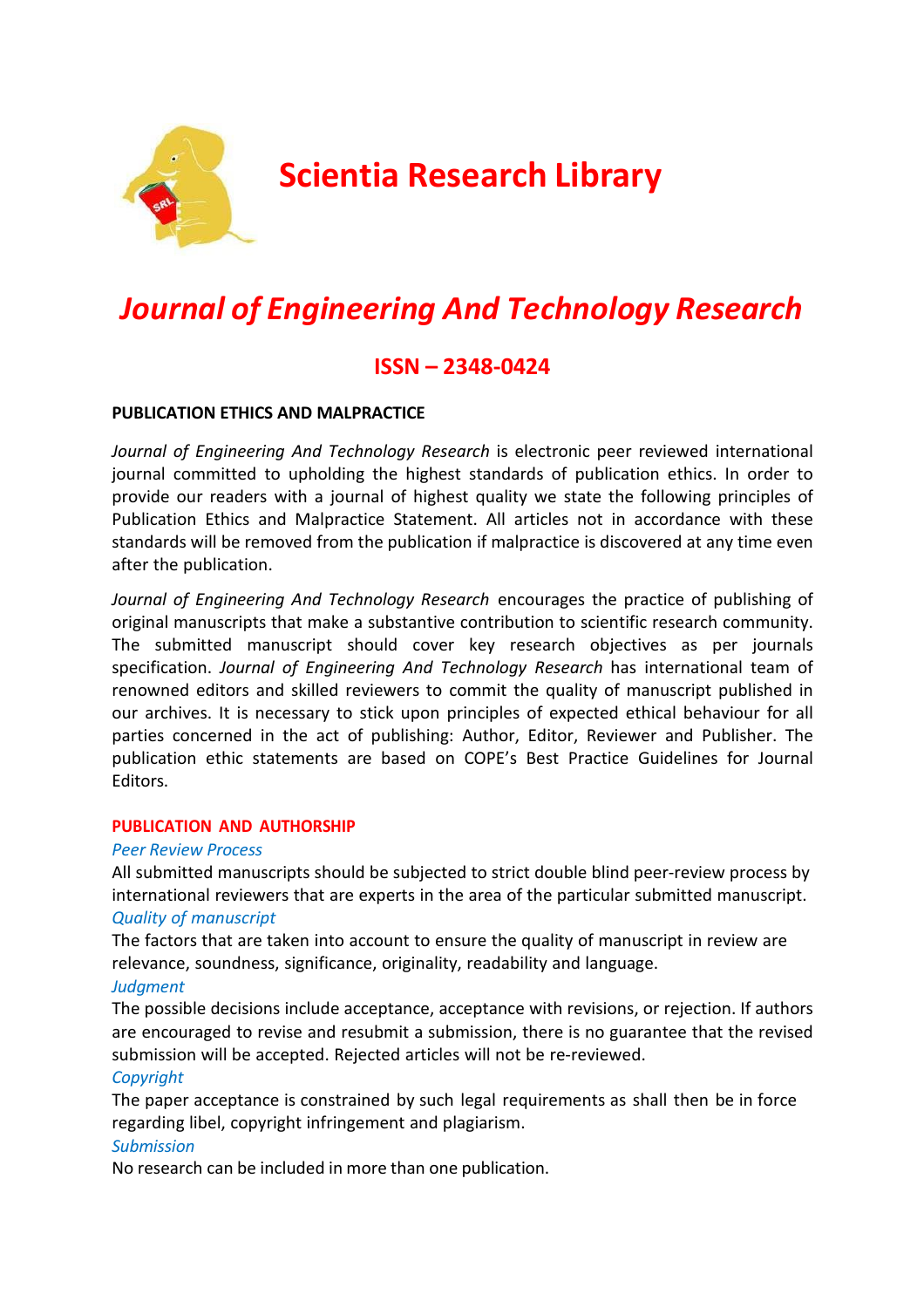# *Financial Support*

Any financial support that contribute the findings or research in the manuscript, along with the details of financial support and its sources, should be acknowledged.

#### **AUTHORS**

Authors must ensure that they have written original works. In addition they must ensure that the manuscript has not been submitted elsewhere. Authors submitting their works to the journal for publication as original articles confirm that the submitted works represent their authors' contributions and have not been copied or plagiarized in whole or in part from other works without clearly citing. Any work or words of other authors, contributors, or sources (including online sites) should be appropriately credited and referenced. All authors should disclose financial or other conflict of interest that might influence the results or interpretation of their manuscript (financial support for the project should be disclosed). When an author discovers a significant error or inaccuracy in his/her own published work, it is the author's obligation to promptly notify the journal editor and cooperate with the editor to retract or correct the paper. An author agrees to the license agreement before submitting the article. Submitting a paper simultaneously to more than one publication at a time is a breach of publications ethics.

## **Responsibilities of Authors**

## *Raw data and experimental proof*

Authors may ask to make available the experimental data in link with manuscript for editorial review, and should be organized to provide public access to such data.

#### *Originality and Plagiarism*

An author should make sure that the submitted manuscript presents the research work in an authentic manner along with the significance.

#### *Acknowledgement*

Corresponding author should make sure that all persons, society or group have helped in any aspects of the research project, should be acknowledged.

#### *Author and co-authors*

The corresponding author should make sure that all suitable co-authors and no unsuitable co-authors have incorporated in the manuscript, and that all co-authors have seen and approved the final version of the paper and have agreed to its submission for publication. *Hazards*

The author should clarify in manuscript, if the experimental work involves chemicals, procedures or equipments that have any unusual hazards.

#### *Research work involving animals or humans*

Author must insist on following ethical practices in both human and animal experimentation. Evidence for approval by a local Ethics Committee (for both human as well as animal studies) must be supplied by the authors on demand.

#### *Conflicts of Interest statement*

All authors should reveal in their manuscript any financial or other substantive conflict of interest that might be construed to manipulate the interpretation of results of their manuscript.

#### *Errors in published Manuscript*

Authors must inform to editor if they find out any errors in their published paper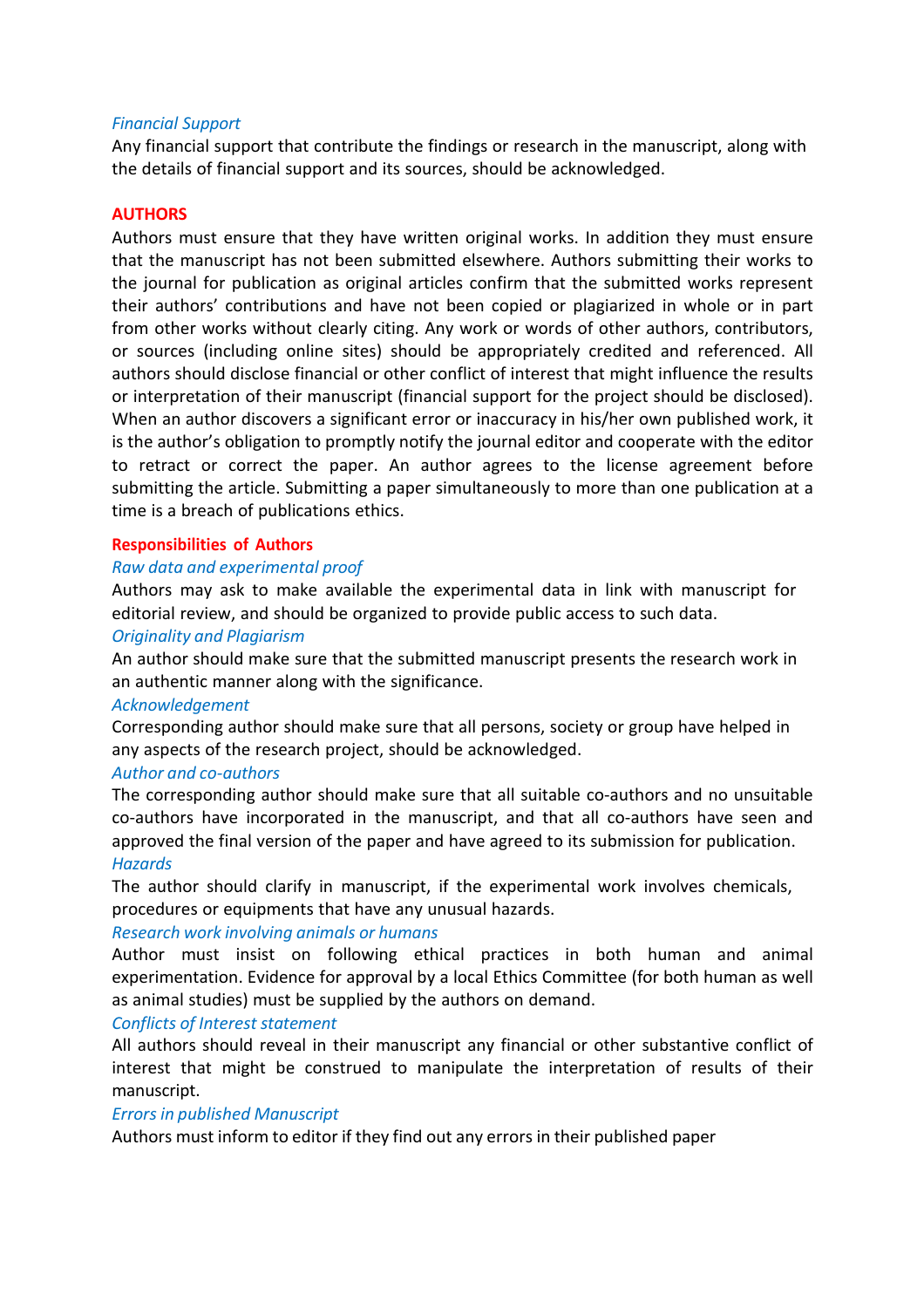#### **REVIEWER**

Reviewer is responsible to both the author and the editor in regard to the manuscript. Peer review process is the method by which the quality of research is judged. Peer-Reviewed publications help to judge the funding decisions in science and the academic advancement of scientists.

#### **Responsibilities of Reviewer**

#### *Reviewers Contribution*

Reviewer's comments help to both, the editor to take the editorial decision and the author to improve the quality of manuscript and finally the readers to come across with a good quality research work.

#### *Rapidity and timeliness*

Reviewer should make sure complete the review within the relevant time. If any reviewer feels unqualified to review the manuscript by any cause, he/she should notify the editor and excuse himself from the review process.

#### *Secrecy*

Any manuscript received for review must be treated as confidential document. Reviewer's comments should be held confidentially. It should not be shared with others except as official and the editor.

#### *References*

Reviewers must make sure that every relevant published work that has been cited by the authors. Every previously published work should be accompanied by the relevant citation. If reviewer found any substantial similarity or overlap between the manuscript under consideration and any other published work, he/she should immediately inform the editor. *Conflict of Interest statement*

# Reviewers must make sure that they should not consider manuscript in which they have conflicts of interest ensuing from competitive, mutual, or other associations with any of the author(s) or group linked with the manuscript.

#### **EDITORS**

Editor is the main communicator between the reviewers, authors and publisher. Editor is key factor deals with any received information, complained or misconduct by the author or reviewer. The editor's decision is final in acceptance or decline of a manuscript for publication.

Editors must ensure a fair double-blind peer-review of the submitted articles for publication. They will try to prevent any potential conflict of interests between the author and editorial and review personnel. Editors will also ensure that all the information related to submitted manuscripts is kept as confidential before publishing. Chief Editor will coordinate the work of the editors.

#### **Editor's responsibilities and duties**

#### *Manuscript decision*

Editor is responsible for the contents and overall quality of the publication, which he can ensure with the help of reviewer. Editor adopts processes that encourage accuracy, completeness and clarity of research work. Editors have complete responsibility and authority to reject/accept an article according to journal policies.